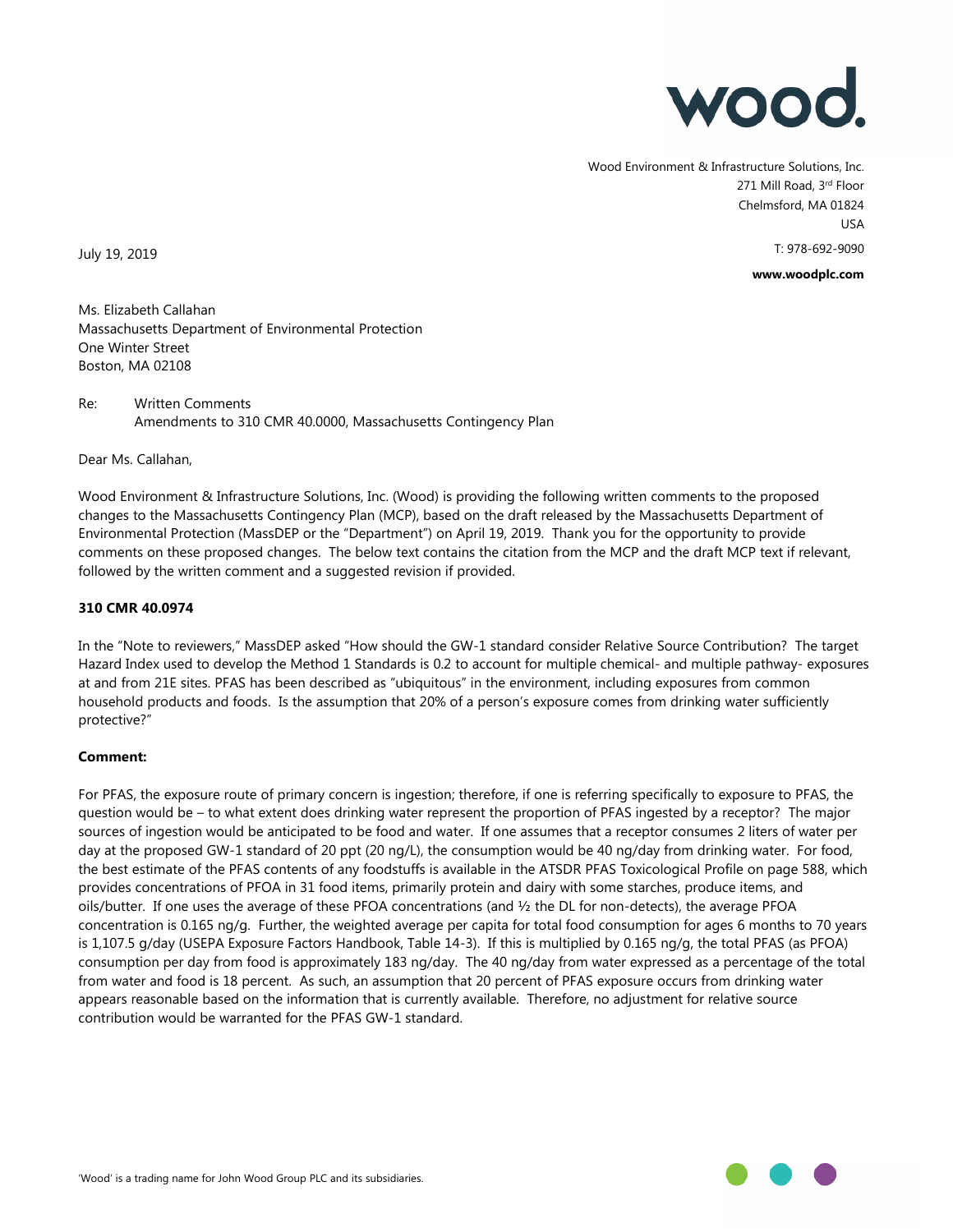# **310 CMR 40.0924(8)**

Page 2

- (8) Indoor Air Exposure Points are locations within a building where exposure occurs or could occur. Indoor air Exposure Points: (a) shall be identified considering the nature, duration and likely frequency of exposure; and
	- (b) areas of the building where exposure is likely to be different should be identified as distinct Exposure Points.

#### **310 CMR 40.0926(9)**

(9) Indoor Air Exposure Point Concentrations

(a) A conservative estimate of the average concentration contacted by a receptor over the exposure period of concern, based on concentrations measured in indoor air, shall be used for the Exposure Point Concentration.

1. Except where multiple rounds of data have been obtained in a manner that adequately establishes spatial and temporal variations, maximum concentration values shall be used as the Exposure Point Concentration for each contaminant of concern,

2. When sufficient data are available to characterize the spatial and temporal variability at the Exposure Point, a maximum concentration value or 95 percent upper confidence limit on the mean shall be used to develop an Exposure Point Concentration.

(b) A robust sub-slab soil vapor dataset and/or conditions may be used to:

1. estimate or aid in the estimation of Exposure Point Concentrations in the event that it is not possible to distinguish disposal site-related contamination at the Exposure Point from interior sources at ongoing commercial and/or industrial operations or interior building materials contaminated by past commercial or industrial operations; or

2. where appropriate, to rule out an indoor air Exposure Pathway.

(c) Fate and transport models shall not be used to estimate future indoor air Exposure Point Concentrations in the indoor air of buildings that have not been constructed.

#### **Comment:**

While the current MCP is silent on the calculation of indoor air EPCs specifically, indoor air EPCs are addressed in the current Vapor Intrusion guidance. The guidance is similar to what is stated in the proposed sections 310 CMR 40.0924(8) and 40.0926(9), with the major difference that the guidance allows for the use of an arithmetic average to calculate EPCs and the proposed regulations do not.

It should first be noted that the specific requirement to use a 95 percent upper confidence limit (UCL) on the mean is dissimilar from what is stated for calculating soil EPCs, which allow for either a 90 percent Chebyshev UCL in any case or a 95 percent lognormal/gamma UCL. MassDEP's stated goal in specifying the 90 percent Chebyshev UCL was that this UCL is able to be calculated using Excel and is applicable to the distribution of any data set. This would be just as applicable to an indoor air data set as to a soil data set. Therefore, I would suggest that, at a minimum, 40.0926(9)(a)2 be changed to be consistent with the proposed 40.0926(8)(2)(a).

Regardless, the calculation of a UCL for an air data set in particular may be generally infeasible due to the typically small number of samples available. The general recommendation that is provided in the VI Guidance is to collect 2 to 4 rounds of indoor air data for a residence and 2 rounds for an industrial/commercial building. Per USEPA's ProUCL software, an error message is shown when data sets of 10 or fewer samples are analyzed to calculate a UCL that warns the user of the small data set size. (The size of these data sets is in stark contrast to soil data sets, which typically have larger numbers of samples that are sufficient for calculating a valid UCL.) This would be further compounded if any of the results are not detected, as only detected concentrations are used by the software to determine the distribution of the data set. As such, this may lead a practitioner to suggest, for example, the collection of 2 or 3 samples within each exposure point during a sampling round (rather than collecting, for example, 10 quarterly rounds of indoor air samples, which would suggest a period of 2.5 years to collect a sufficient number of samples to calculate an indoor air EPC). While in general the collection of more samples is a potential solution, it also substantially increases the analytical cost of the indoor air sampling, which is not insignificant.

While it is understandable that a conservative estimate of exposure be developed for an indoor air exposure pathway, the requirement to use a maximum detected concentration or a 95th percentile upper confidence limit (UCL) on the mean is also potentially overly conservative. The maximum would represent a point estimate of possibly a worst-case scenario for exposure that is intended to represent a 30-year full-time exposure duration. For example, if six rounds of data are available and a

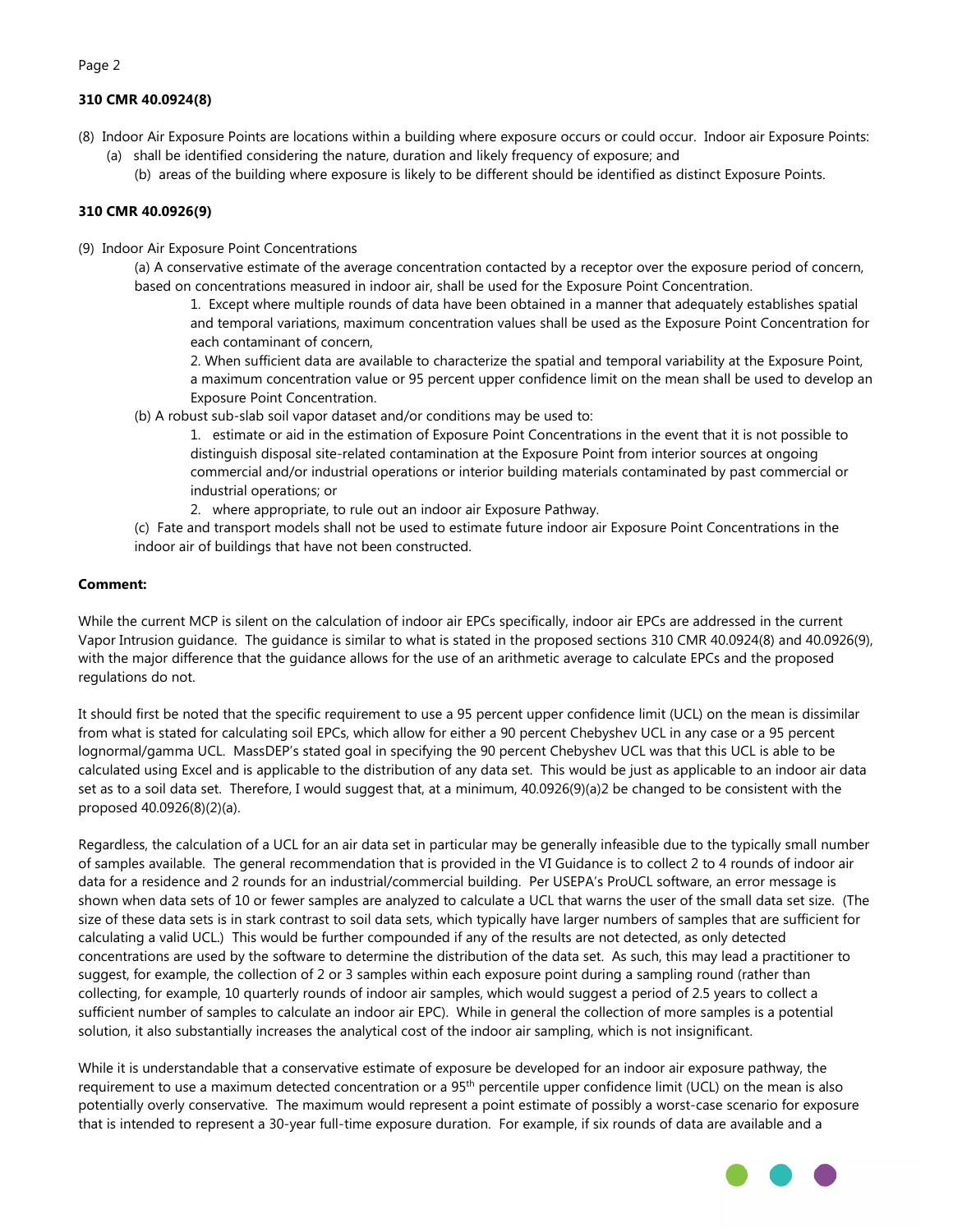chemical was detected in only two of those rounds, it would not seem reasonable to conclude that the maximum detection is representative of year-round exposure (rather, the average of the detected concentrations and the reporting limits for nondetects could be appropriate.) A UCL on the mean is more likely to better represent potential exposures; however, this could require data sets that are much larger than the indoor air data sets that are currently being used for vapor intrusion evaluations and risk characterizations.

In addition to the suggestion to modify the UCL recommendations, another option would be to modify the indoor air EPC section to more closely resemble the proposed soil EPC approach in 310 CMR 40.0926(8) and the groundwater EPC requirements in 40.0926(7)(a), which state [note that there are two 40.0926(7)(a) sections, and I am referring to the second]: A groundwater Exposure Point Concentration shall be a conservative estimate of the temporal mean for the exposure period of concern[,] and shall consider temporal trends.

It is the case that indoor air exposures represent a direct exposure, but so does a scenario where groundwater is evaluated as drinking water.

Please consider the following alternate language for this section of the MCP:

#### (9) Indoor Air Exposure Point Concentrations

(a) A conservative estimate of the average concentration contacted by a receptor over the exposure period of concern, based on concentrations measured in indoor air, shall be used for the Exposure Point Concentration.

1. Except where multiple rounds of data have been obtained in a manner that adequately establishes spatial and temporal variations, maximum concentration values shall be used as the Exposure Point Concentration for each contaminant of concern,

2. When sufficient data are available to characterize the spatial and temporal variability at the Exposure Point, an indoor air Exposure Point Concentration shall be:

a. a conservative estimate of the temporal mean for the exposure period of concern[,] and shall consider temporal trends. In this case, a valid justification must be provided indicating that the sample mean is unlikely to substantially underestimate the true mean of the concentration of oil or hazardous material at the Exposure Point. Such a demonstration should include, but need not be limited to, consideration of the observed distribution of the data, sampling strategy (including frequency, density, and potential biases), graphical representation of analytical results, and/or statistical analyses. This conservative estimate of the mean may be represented by either:

i. the arithmetic average of data from the Exposure Point, provided that the arithmetic average is less than or equal to the applicable risk-based concentration limit, 75% of the data points used in the averaging procedure are equal to or less than the applicable standard or risk-based concentration limit, and no data point used in the averaging is ten times greater than the risk-based concentration limit;

- ii. a maximum concentration value,
- iii. an upper confidence limit on the mean, as follows:
	- a. The 90th percentile Chebyshev non-parametric upper confidence limit on the mean may be used in any case; or

b. The 95th percentile parametric upper confidence limit on the mean for a normal, lognormal, or gamma distribution may be used if a technical justification for the choice of upper confidence limit on the mean is provided.

#### **310 CMR 40.0926(8)(a)2.a.ii**

(8) Soil Exposure Point Concentrations for Chronic and Subchronic Direct Contact

(a) To calculate Exposure Point Concentrations for chronic and subchronic human direct contact exposures, other than for screening evaluations, discrete, composite or incremental sampling procedures may be used. The risk assessment documentation shall provide a technical justification for the choice of sampling procedure and sampling approach (i.e., systematic or judgmental sampling). The following requirements for determining soil Exposure Point Concentrations apply unless otherwise specified by the Department:

1. At disposal sites where the contamination originated from a discrete source and remains localized within an area less than 2,000 square feet, judgmental sampling of locations where OHM contamination most likely to

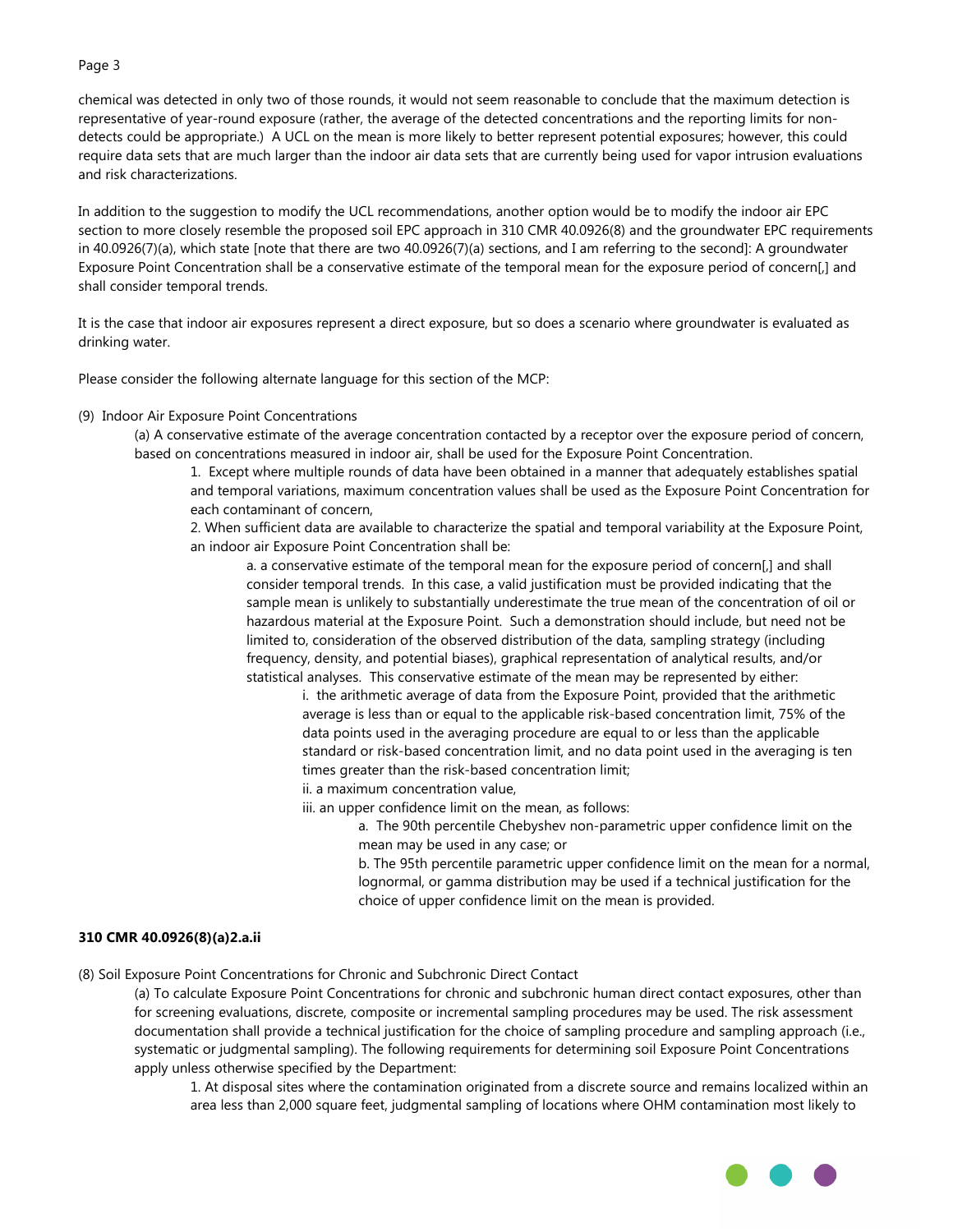be present shall be acceptable. The arithmetic average of data from the Exposure Point is acceptable as an Exposure Point Concentration, provided:

a. the arithmetic average is less than or equal to the applicable standard or risk-based concentration limit, 75% of the data points used in the averaging procedure are equal to or less than the applicable standard or risk-based concentration limit, and no data point used in the averaging is ten times greater than the applicable standard or risk-based concentration limit; or

b. a valid justification is provided indicating that the sample mean is unlikely to substantially underestimate the true mean of the concentration of oil or hazardous material at the Exposure Point. Such a demonstration should include, but need not be limited to, consideration of the observed distribution of the data, sampling strategy (including frequency, density, and potential biases), graphical representation of analytical results, and/or statistical analyses.

2. For site conditions other than as provided at 310 CMR 40.0926(8)(a)1., one of the following two conditions must be met:

a. a systematic sampling approach shall be used to obtain a representative data set for the Exposure Point(s), and for accessible soils, the upper confidence limit on the mean shall be used with data from discrete or incremental sampling procedures to estimate Exposure Point Concentrations:

i. The 90th percentile Chebyshev non-parametric upper confidence limit on the mean may be used in any case;

ii. The 95th percentile parametric upper confidence limit on the mean for a lognormal or gamma distribution may be used if a technical justification for the choice of upper confidence limit on the mean is provided.

# **Comment:**

Why is the normal distribution excluded from 310 CMR 40.0926(8)(a)2.a.ii? Based on the how ProUCL evaluates and calculates UCLs, there is no fundamental difference between the calculation of a normal UCL and a gamma or lognormal UCL.

Suggested revision:

ii. The 95th percentile parametric upper confidence limit on the mean for a **normal,** lognormal, or gamma distribution may be used if a technical justification for the choice of upper confidence limit on the mean is provided.

# **310 CMR 40.0955(2)(b) and (c)**

(2) The characterization of the risk of harm to human health shall be conducted using

Method 3, as described in 310 CMR 40.0993.

(a) The toxicity information used to characterize risk shall be consistent with the type and duration of exposure under evaluation, and shall be clearly identified and documented. Primary consideration shall be given to information developed by the Massachusetts Department of Environmental Protection for the purpose of conducting such risk assessments. Examples of such toxicity information include:

- 1. Reference Doses and Reference Concentrations; and
- 2. Carcinogenic Slope Factors and Unit Risk values.

(b) The conditions at the disposal site pose an Imminent Hazard based upon the potential for carcinogenic health effects if, for the oil and/or hazardous material evaluated and for each receptor, the estimated Excess Lifetime Cancer Risk is equal to or greater than a cancer risk limit which is an Excess Lifetime Cancer Risk equal to one-in-100,000.

(c) The conditions at the disposal site pose an Imminent Hazard based upon the potential for non-cancer health effects if, for the oil and/or hazardous material evaluated and for each receptor, the non-cancer risk calculated is equal to or greater than a non-cancer risk limit of:

1. a Hazard Index (or equivalent ratio of exposure) equal to one for oil or hazardous materials that have the potential to cause serious effects (including but not limited to lethal, developmental, or neurological effects) following shortterm exposures, for example lead or cyanide; and

2. a Hazard Index equal to ten for all other oil or hazardous materials.

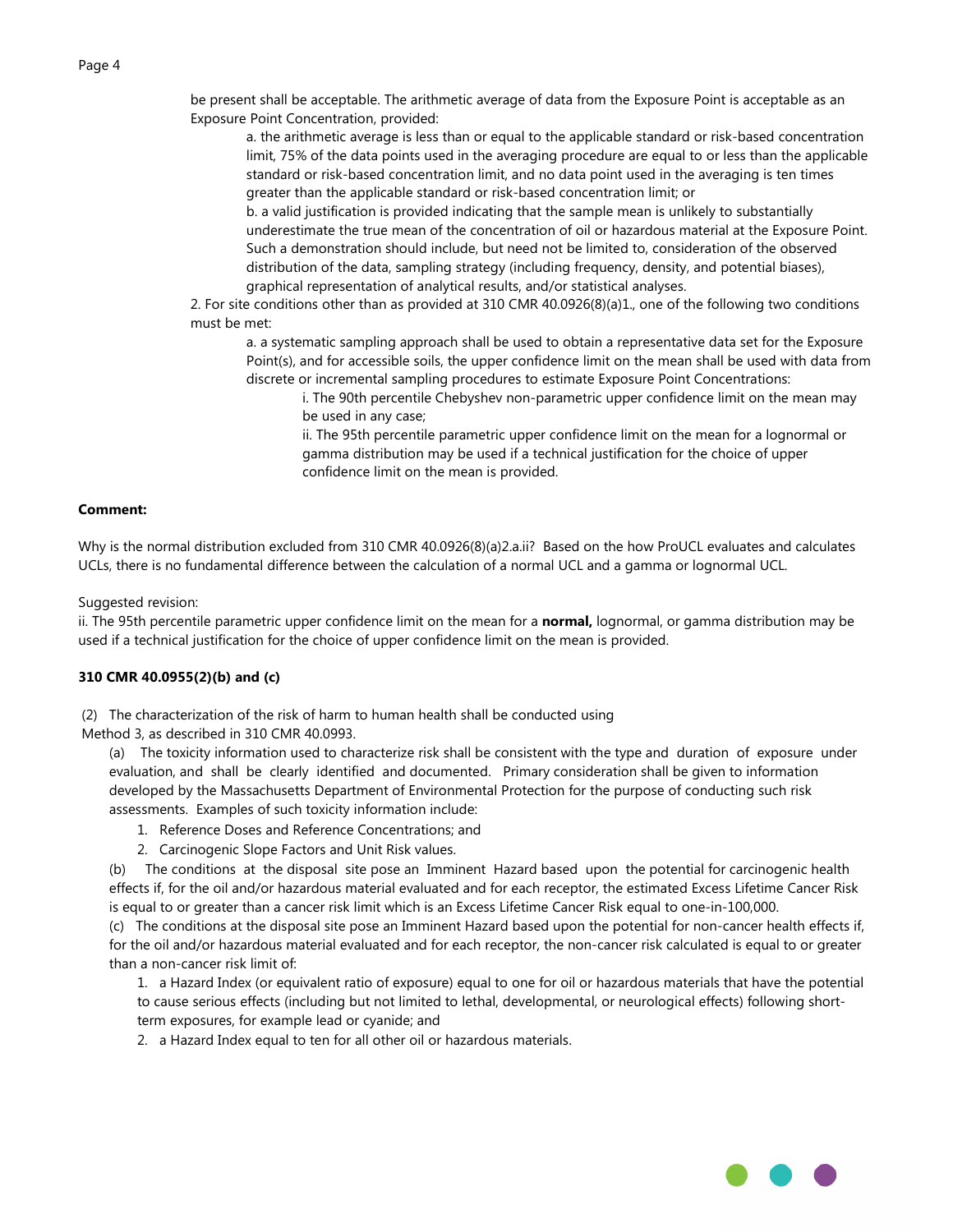# **Comment:**

Per the Note to Reviewers, the motivation behind this change is understood; however, I would note that it sets a precedent which is inconsistent with how the MCP has been used for more than 25 years, which is that calculated risks and hazards have been evaluated using one significant figure. As such, the cancer risk limit and the non-cancer hazard index limit in 40.0955(2)(c)1 would be more conservative than the risk limits that are applied for all other risk calculations in the MCP.

For example, using the current iteration of the Residential Soil Imminent Hazard Shortform, this change would mean that the lead concentration that would pose a potential imminent hazard would decrease from 315 mg/kg to 210 mg/kg, which is scarcely more than the Method 1 Standards that are intended to be protective of any exposure scenario and any soil depth. Does the Department wish to suggest that there are only two alternatives for lead in surface soil at a residence – acceptable or potentially immediately dangerous?

It should also be noted that in practice, 310 CMR 40.0955(2)(c) is used generally to apply to lead and cyanide and is not used for other chemicals. To make this section more effective, it would be better to list the exact OHM that should be considered rather than rely on MCP practitioners to make their own determinations as to what constitutes a "serious effect…following short-term exposures."

Another stated goal in their note to reviewers is the intent is to "eliminate the regulatory ambiguity created by the use of information with limited precision (1 significant figure)." However, this section (nor the MCP in general) does not state that risks should be evaluated using one significant figure, so in practice this is primarily a convention. As such, it may still be unclear to a practitioner what "equal to or greater than" means in the application of the revised sections 40.0955(2)(b) and (c). It appears that the Department *intends* to state that anything up to an HI of 0.99999 etc. or 9.9999 etc. would not be considered a potential Imminent Hazard. But, if a single significant figure is used, then in practice this would mean the limits would actually be 0.94999 etc. or 9.4999 etc.

To further clarify this section, I make the following suggestions:

- 1. 310 CMR 40.0955(2)(c)1 be amended to specifically reference the chemicals and routes of exposure that merit a comparison to the Hazard Index limit of 1.
- 2. The word "unrounded" be added to sections (b) and (c), as follows:

(b) The conditions at the disposal site pose an Imminent Hazard based upon the potential for carcinogenic health effects if, for the oil and/or hazardous material evaluated and for each receptor, the **unrounded** estimated Excess Lifetime Cancer Risk is equal to or greater than a cancer risk limit which is an Excess Lifetime Cancer Risk equal to one-in-100,000.

(c) The conditions at the disposal site pose an Imminent Hazard based upon the potential for non-cancer health effects if, for the oil and/or hazardous material evaluated and for each receptor, the **unrounded** non-cancer risk calculated is equal to or greater than a non-cancer risk limit of:

1. an **unrounded** Hazard Index (or equivalent ratio of exposure) equal to one for oil or hazardous materials that have the potential to cause serious effects (including but not limited to lethal, developmental, or neurological effects) following short-term exposures, for example lead or cyanide; and 2. an **unrounded** Hazard Index equal to ten for all other oil or hazardous materials.

# **310 CMR 40.0993(6)**

 (6) When identifying toxicity values for use in a Method 3 Risk Characterization, toxicity values developed by MassDEP shall be used.

(a) For perchlorate, a chronic and subchronic reference dose of 7E-5 mg/(kg-day).

(b) For methyl tert-butyl ether, a chronic RfD of 1E-1 mg/(kg-day).

(c) For methyl tert-butyl ether, a subchronic RfD of 1E0 mg/(kg-day).

(d) For tetrachloroethylene, an oral cancer slope factor of 2E-2 per mg/(kg-day). (e) For

tetrachloroethylene, an inhalation unit risk of 3E-6 per ug/cubic meter.

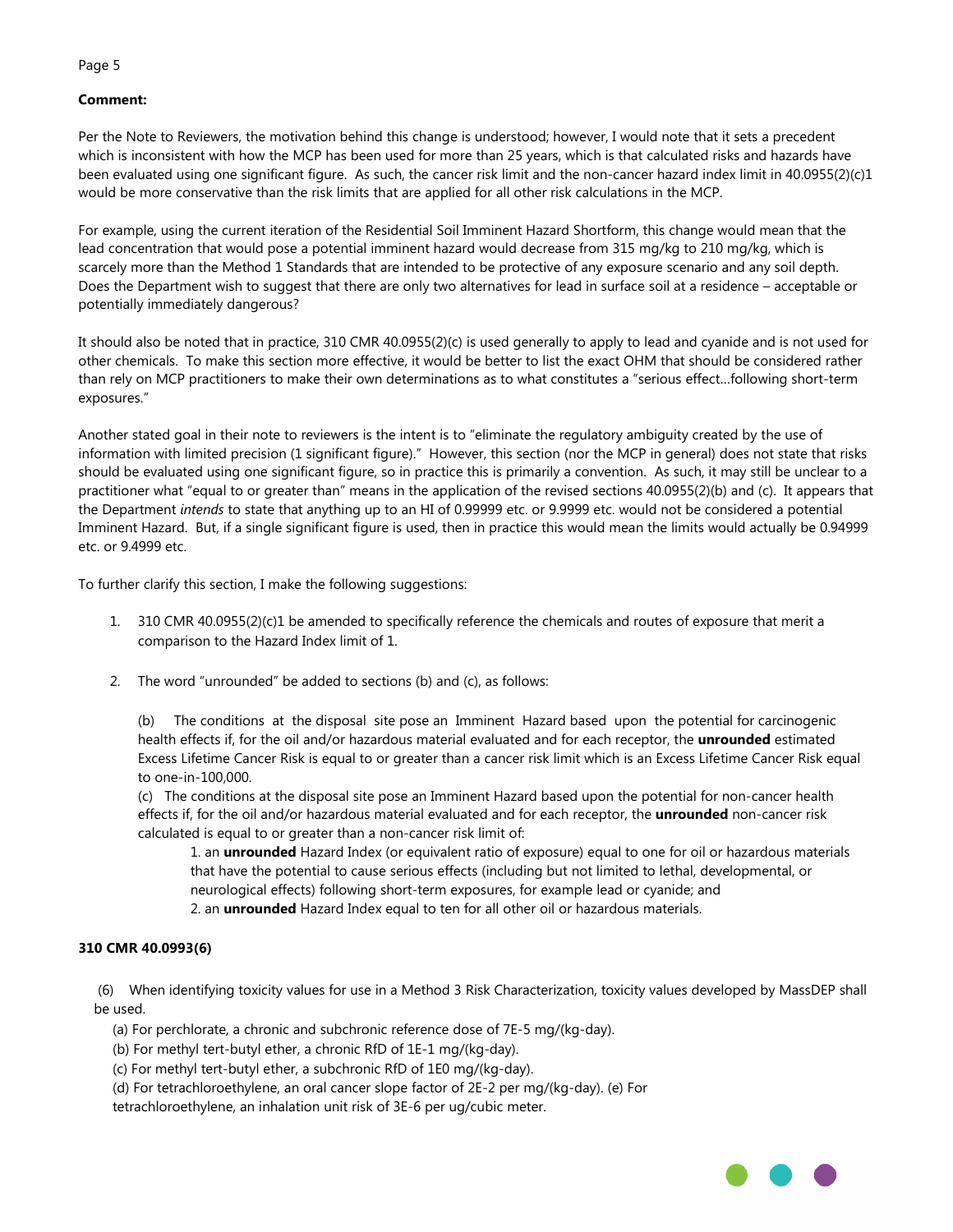- (f) For the sum of the following per- and polyfluoroalkyl substances (PFAS), a chronic and subchronic reference dose of
- 5E-6 mg/kg/day:
	- 1. Perfluorodecanoic acid (PFDA);
	- 2. Perfluoroheptanoic acid (PFHpA);
	- 3. Perfluorohexanesulfonic acid (PFHxS);
	- 4. Perfluorononanoic acid (PFNA);
	- 5. Perfluorooctanesulfonic acid (PFOS); and
	- 6. Perfluorooctanoic acid (PFOA).

# **Comment:**

It is understandable that MassDEP would like to instruct practitioners to preferentially use toxicity values that have been identified and developed by MassDEP. However, inserting the specific values themselves into the regulation could have unintended consequences that make this change inadvisable. The most significant risk is that new information is developed for one or more of these chemicals that leads to a re-evaluation of the toxicity and a corresponding change. In this case, updating any of the toxicity values listed in this section (or adding or deleting chemicals from this list) would require regulatory revision, which is a high barrier for a relatively minor change. In particular, the science of PFAS is still highly uncertain and likely to evolve such that the RfD listed in the proposed regulatory change and the chemicals to which it applies may even be out of date in the not too distant future.

The suggested revision to this section would be to revise (7) to be (6), and state that, "When identifying toxicity values for use in Method 3 Risk Characterization, the values should be selected in accordance with the hierarchy of sources listed below" etc. Then, MassDEP could publish the toxicity values that are listed in the proposed section (6) as a separate document, perhaps a risk assessment technical update, that could be updated or edited at any time. These would then qualify as "toxicity values adopted and otherwise published by MassDEP" and would be prioritized over toxicity values from other sources.

# **General Comment:**

There are multiple references to 310 CMR 40.0993(6) in the MCP. Pursuant to the above changes to 40.0993, these references should be updated to 310 CMR 40.0993(10) (based on the current draft, or, if changes are made, to whichever number refers to the cumulative risk limits for section 40.0993 in the final draft).

Thank you for your consideration of these comments.

# Sincerely,

Wood Environment & Infrastructure Solutions, Inc.

Jave A Parki Kilbram

Jane A. Parkin Kullmann, CPH Senior Risk Assessor

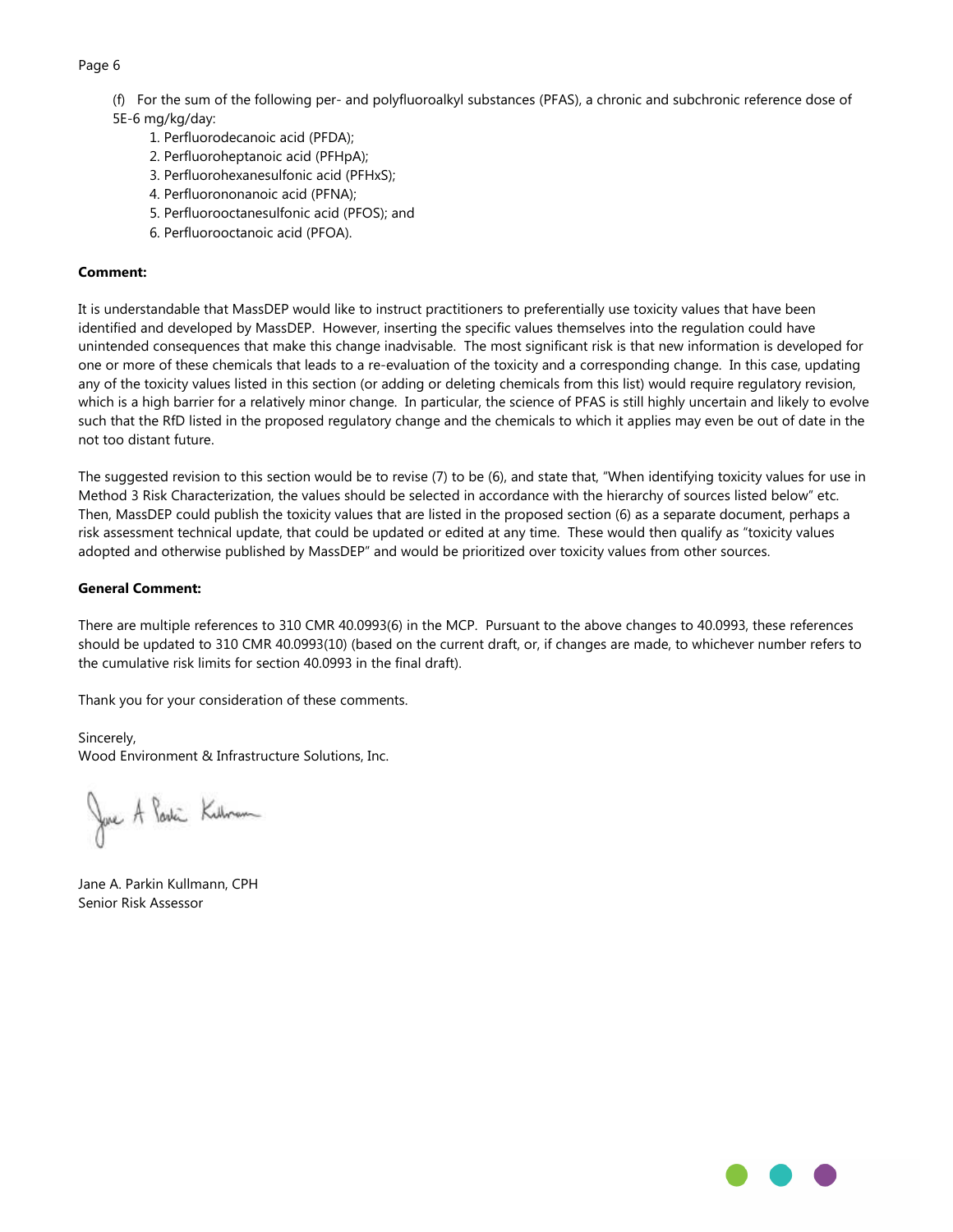

Wood Environment & Infrastructure Solutions, Inc. 271 Mill Road, 3rd Floor Chelmsford, MA 01824 USA T: 978-692-9090

**www.woodplc.com**

July 18, 2019

Ms. Elizabeth Callahan Massachusetts Department of Environmental Protection One Winter Street Boston, MA 02108

Re: Written Comments Amendments to 3 10 CMR 40.0000, Massachusetts Contingency Plan Manufactured Gas Plant Waste

Dear Ms. Callahan,

Wood Environment & Infrastructure Solutions, Inc. (Wood) is providing the following written comments on proposed amendments to the Massachusetts Contingency Plan (MCP, 310 CMR 40.0000) that pertain to Manufactured Gas Plant Waste. A summary of the proposed revisions is provided below, followed by our comments.

# **SUMMARY OF PROPOSED REVISIONS RELATED TO MANUFACTURED GAS PLANT WASTE**

- 1. The definition of Hot Spot (310 CMR 40.0006) was revised to include the following: "*In all cases, areas of waste disposal, including but not limited to Manufactured Gas Plant Waste, shall be considered hot spots*." Furthermore, as specified at 310 CMR 40.0926(12), "*Where a Hot Spot is comprised in whole or in part of waste material, including Manufactured Gas Plant Waste, the concentrations of oil and/or hazardous material within the waste shall be considered the concentration of the OHM in soil.*" Also, at 310 CMR 40.0996(2), concentrations of oil and/or hazardous material (OHM) detected "*within waste material, including Manufactured Gas Plant Waste, itself*" shall be compared to Upper Concentration Limits (UCLs) in Soil.
- 2. Manufactured Gas Plant Waste has been added to the definitions at 310 CMR 40.0006 as follows: "*Manufactured Gas Plant Waste and MGP Waste means tars, oil, coke, and other by-products formed in the coal gasification process."*
- *3.* MGP Waste has also been added to the definition of Readily Apparent Harm (RAH) at 310 CMR 40.0995(3)(b)(1): "*The following conditions shall represent "readily apparent harm": …c. Visible presence of oil, tar, Manufactured Gas Plant Waste, or other non-aqueous phase hazardous material in soil within three feet of the ground surface over an area equal to or greater than two acres, or over an area equal to or greater than 1,000 square feet in sediment within one foot of the sediment surface."*

# **COMMENTS ON THE PROPOSED REVISIONS**

- **Except for waste material that is present in the environment as a pure waste, the existing regulations are sufficient to ensure that MGP waste is appropriately remediated.**
	- o Waste (such as liquid tar or oil) which is sufficiently fluid to invade surrounding porous media is by definition Non-Aqueous Phase Liquid (NAPL). For MGP waste present as a NAPL that has invaded soil pores or fractures in bedrock, the remedial objective for a Permanent Solution (per 310 CMR 40.1003(7) is currently to address "all Non-stable NAPL" and to remove "all NAPL with Micro-scale Mobility if and to the extent feasible based upon consideration of CSM principles." If the performance standard has been met for removing all Non-stable NAPL and removing NAPL with Micro-scale Mobility to the extent feasible, then it should not be necessary to compare remaining concentrations of NAPL in soil to Soil UCLs.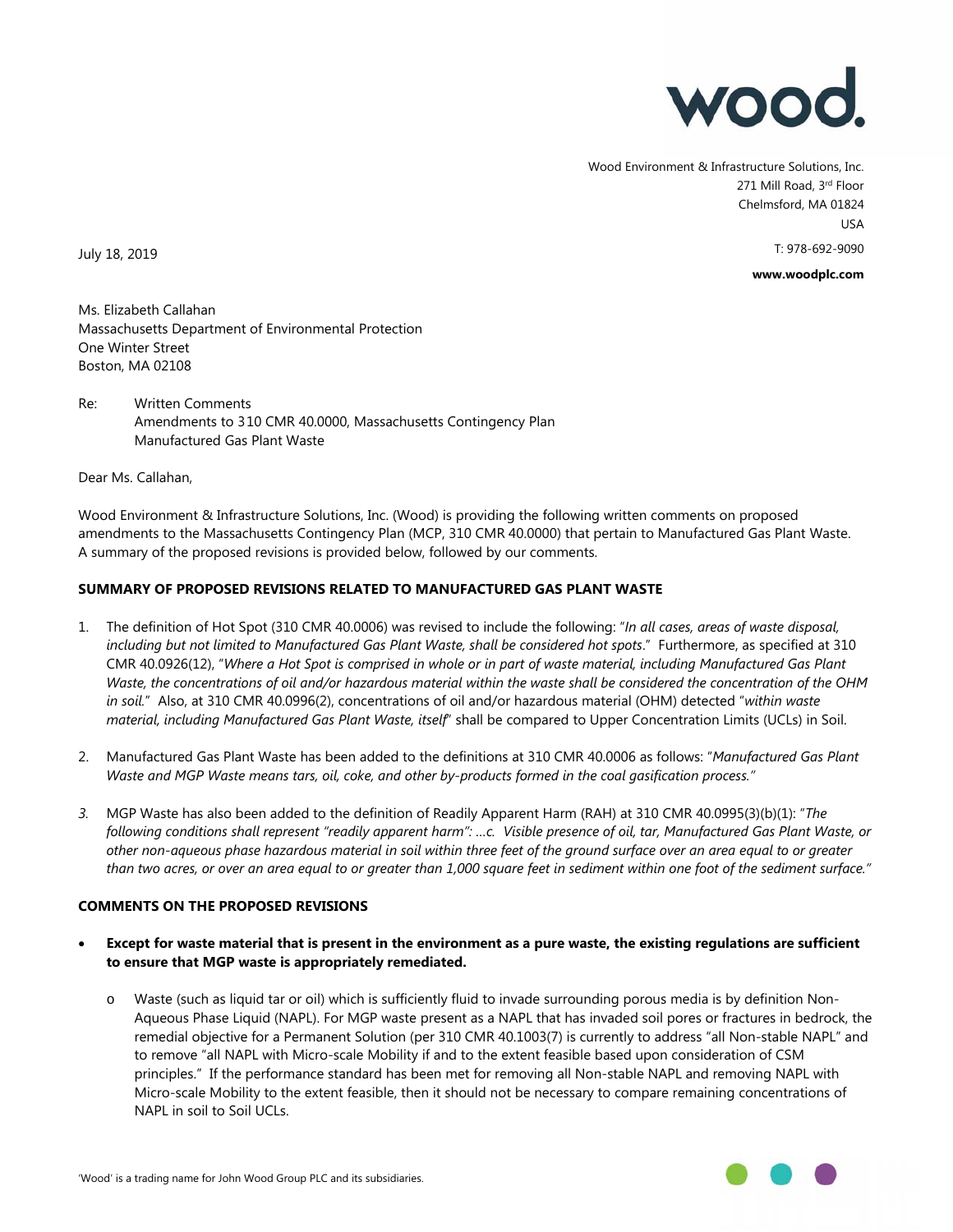- o For waste that is contained within tanks, holders, piping or other structures and has not yet reached the environment, the comparison of OHM concentrations in the waste to Soil UCLs also seems inappropriate. The need for remediation should be based on other criteria, such as whether the waste poses a threat of release per 310 CMR 40.0312, or whether the waste represents a source of contamination that requires elimination or control per 310 CMR 40.1003(5).
- o The proposed MCP revised text "*Where a Hot Spot is comprised in whole or in part of waste material, including Manufactured Gas Plant Waste, the concentrations of oil and/or hazardous material within the waste shall be considered the concentration of the OHM in soil*" is confusing. In cases where waste material is mixed with soil, the concentrations of OHM in the soil mixture, not in the waste material itself, should be considered the concentration of OHM in soil. Waste material mixed with soil or incorporated into soil is already regulated by the MCP and the standard of care is to sample and analyze the mixture as contaminated soil and follow MCP requirements for soil.
- **It may be appropriate to compare OHM concentrations in pure waste to UCLs in evaluating whether the material poses a risk to public welfare. However, defining the waste as a hot spot and comparing the waste concentrations to Soil UCLs are problematic for the risk characterization process. Instead, separate UCLs should be developed for waste material.** 
	- o The MCP definition of "Hot Spot" makes no reference to any specific environmental medium (soil, groundwater, surface water, sediment, etc.). In the Risk Characterization section of the MCP, section 310 CMR 40.0924 (4) states that "Hot Spots shall be considered distinct Exposure Points." The designation of Hot Spots as distinct Exposure Points indicates that risks to health, safety, public welfare, and environment at Hot Spots must be characterized. However, the MCP does not include a procedure for evaluating risk to health associated with potential exposure to "waste material" nor "areas of waste disposal."
	- o Under the proposed revisions, any "disposal area" (hardened tar at 5 to 10 feet below ground surface [bgs], for example) would be defined as a Hot Spot. Concentrations of OHM in the "waste material" would be considered the "soil concentrations." In a Method 1 risk characterization, an exposure point concentration (EPC) for OHM in the waste material (the hot spot) would be compared to Method 1 soil standards, although receptors would not be exposed to waste material with the same frequency and intensity as exposure to soil. Therefore, treating them as soil for the evaluation of human health risk is inappropriate.
	- o In a Method 3 risk characterization, the exposure assessment for the Hot Spot would be a substantial challenge. Determination of ingestion rates, dermal contact surface areas, dermal absorption rates for potential exposure to hardened tar would be difficult at best. In addition, identifying frequency of exposure for hardened tar would also be very difficult. Unlike soil that is generally accessible to receptors of all ages, it is probable that people would be less likely to be in direct contact with the waste material than they would for soil. The hardened tar is clearly visible, and it does not provide the same opportunity for contact (dermal contact, incidental ingestion, and inhalation of wind-derived dust). Consistent with the MCP at 310 CMR 40.0923 (3) (b), certain activities and uses that might otherwise be reasonably foreseeable can be eliminated from further consideration through an Activity and Use Limitation (AUL). For example, excavation within the footprint of the Hot Spot might be prohibited to prevent future exposure to the waste material located at depth (5 to 10 feet bgs). This is a reasonable approach for protecting health and the environment, if OHM concentrations do not exceed UCLs (or OHM concentrations have been immobilized or treated by fixation) and the waste material does not pose a risk to public welfare.
	- o Based on the above considerations, it would be more straightforward to require that OHM concentrations in waste material be compared to UCLs developed specifically for waste material. Designation of waste material as a hot spot would require that EPCs of OHM in the waste material be evaluated in a human health risk characterization, which does not appear to be necessary.
- **The inclusion of MGP waste in the definition of RAH does not appear to be technically justified.** Without the proposed revision, tars and oils are already included in the definition of RAH. It is not clear how MassDEP can assert readily apparent harm to ecological receptors based on visible evidence of coke or oxide box waste. Is the proposed regulation change based on documented toxicological impacts of coke or oxide box waste on terrestrial and benthic organisms? Or is the presence of visible coke or visible oxide box over a 2-acre terrestrial area or 1,000 square feet of sediments assumed, as a matter of policy, to represent an obvious threat to the environment?

It seems that the requirements for a Permanent Solution that were promulgated with MCP revisions in 2014 (relative to source elimination or control, migration control, and NAPL) should be sufficient to ensure that MGP wastes are being adequately remediated. What is the impetus for the regulatory revisions currently proposed for MGP wastes? Have MGP wastes been left in place at sites without appropriate controls? If so, would it be better to address these sites on an individual basis rather than to promulgate additional regulatory changes?